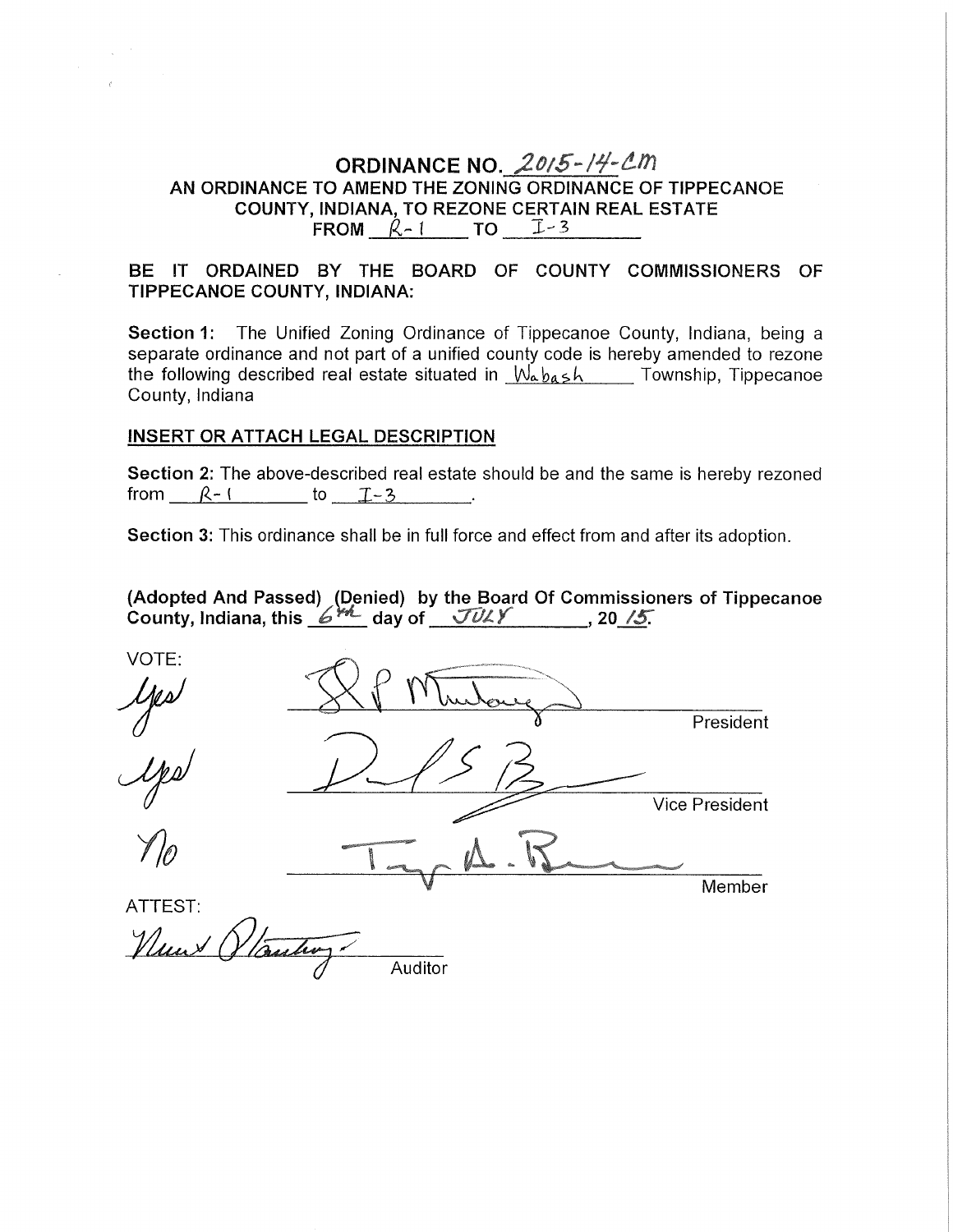#### $\mathcal{M}_{\mathbb{Q}}$  $\mathcal{L}^{\leftarrow}_{\sigma}$ **SIDAY**

 $\label{eq:2} \frac{1}{\sqrt{2}}\int_{0}^{\infty}\frac{1}{\sqrt{2\pi}}\left(\frac{1}{\sqrt{2}}\right)^{2}d\mu_{\rm{max}}^{2}$  $\hat{p}$  and  $\hat{p}$ 

 $\label{eq:2.1} \begin{split} \mathcal{L}_{\text{max}}(\mathbf{r}) & = \frac{1}{2} \mathcal{L}_{\text{max}}(\mathbf{r}) \mathcal{L}_{\text{max}}(\mathbf{r}) \\ & = \frac{1}{2} \mathcal{L}_{\text{max}}(\mathbf{r}) \mathcal{L}_{\text{max}}(\mathbf{r}) \mathcal{L}_{\text{max}}(\mathbf{r}) \mathcal{L}_{\text{max}}(\mathbf{r}) \mathcal{L}_{\text{max}}(\mathbf{r}) \mathcal{L}_{\text{max}}(\mathbf{r}) \mathcal{L}_{\text{max}}(\mathbf{r}) \mathcal{L}_{\text{max}}(\mathbf{r})$ 

 $\mathcal{L}^{\text{max}}_{\text{max}}$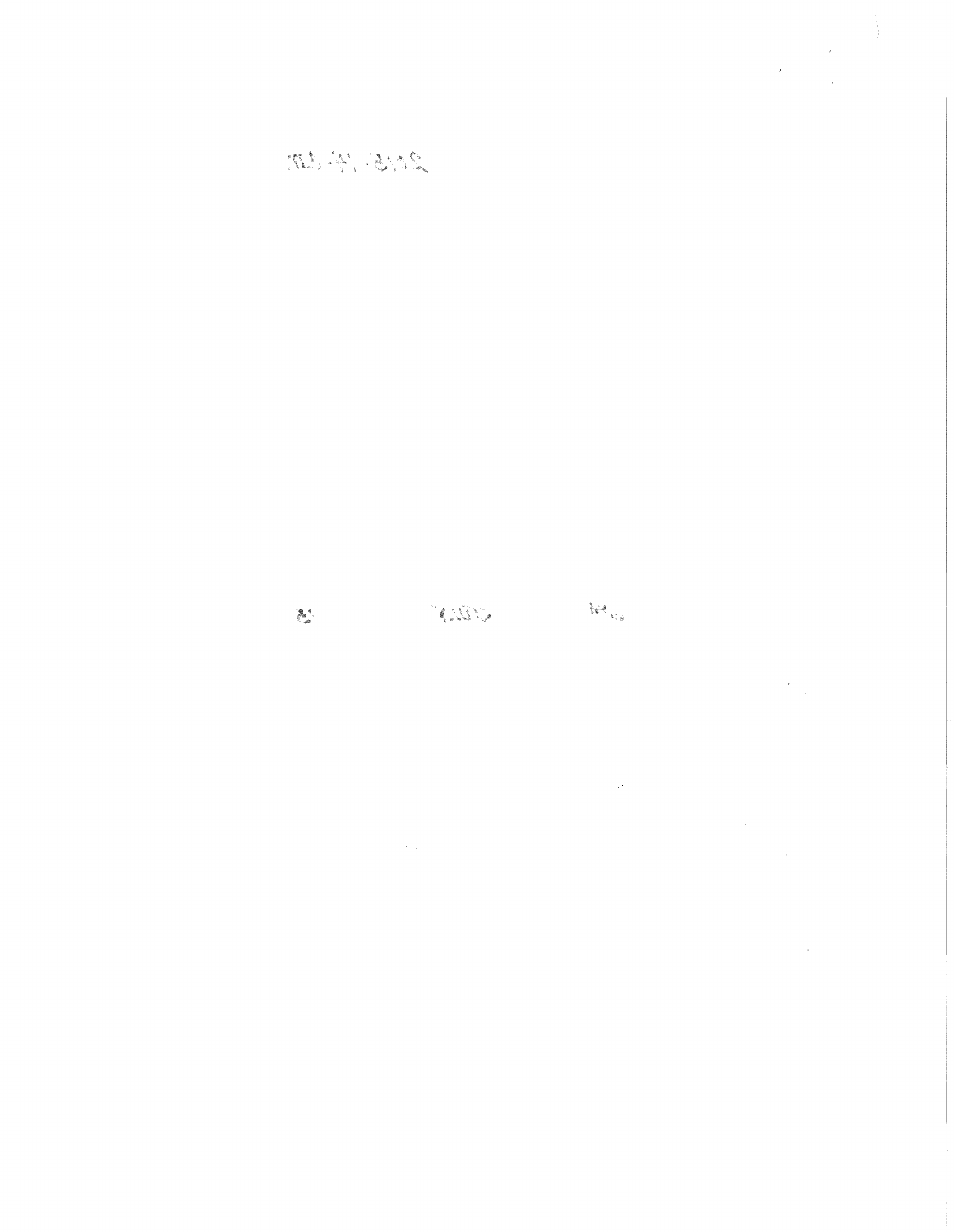Legal Description:

 $\mathcal{L}(\mathbf{q},\mathbf{q})$  ,  $\mathcal{L}(\mathbf{q},\mathbf{q})$ 

 $\label{eq:2} \mathcal{A} = \frac{1}{2} \sum_{i=1}^n \mathcal{A}_i \mathcal{A}_i$ 

 $\tilde{\mathcal{L}}$ 

Weilbaker Subdivision Lot#2 Wabash Township Section 2 (SW) T23R5

 $\label{eq:2.1} \frac{1}{\sqrt{2\pi}}\int_{\mathbb{R}^3}\frac{1}{\sqrt{2\pi}}\left(\frac{1}{\sqrt{2\pi}}\right)^2\frac{1}{\sqrt{2\pi}}\int_{\mathbb{R}^3}\frac{1}{\sqrt{2\pi}}\left(\frac{1}{\sqrt{2\pi}}\right)^2\frac{1}{\sqrt{2\pi}}\frac{1}{\sqrt{2\pi}}\int_{\mathbb{R}^3}\frac{1}{\sqrt{2\pi}}\frac{1}{\sqrt{2\pi}}\frac{1}{\sqrt{2\pi}}\frac{1}{\sqrt{2\pi}}\frac{1}{\sqrt{2\pi}}\frac{1}{\sqrt{2\$ 

 $\label{eq:2.1} \frac{1}{\sqrt{2\pi}}\int_{\mathbb{R}^3}\frac{1}{\sqrt{2\pi}}\int_{\mathbb{R}^3}\frac{1}{\sqrt{2\pi}}\int_{\mathbb{R}^3}\frac{1}{\sqrt{2\pi}}\int_{\mathbb{R}^3}\frac{1}{\sqrt{2\pi}}\int_{\mathbb{R}^3}\frac{1}{\sqrt{2\pi}}\int_{\mathbb{R}^3}\frac{1}{\sqrt{2\pi}}\int_{\mathbb{R}^3}\frac{1}{\sqrt{2\pi}}\int_{\mathbb{R}^3}\frac{1}{\sqrt{2\pi}}\int_{\mathbb{R}^3}\frac{1$ 

 $\hat{\mathbf{v}}$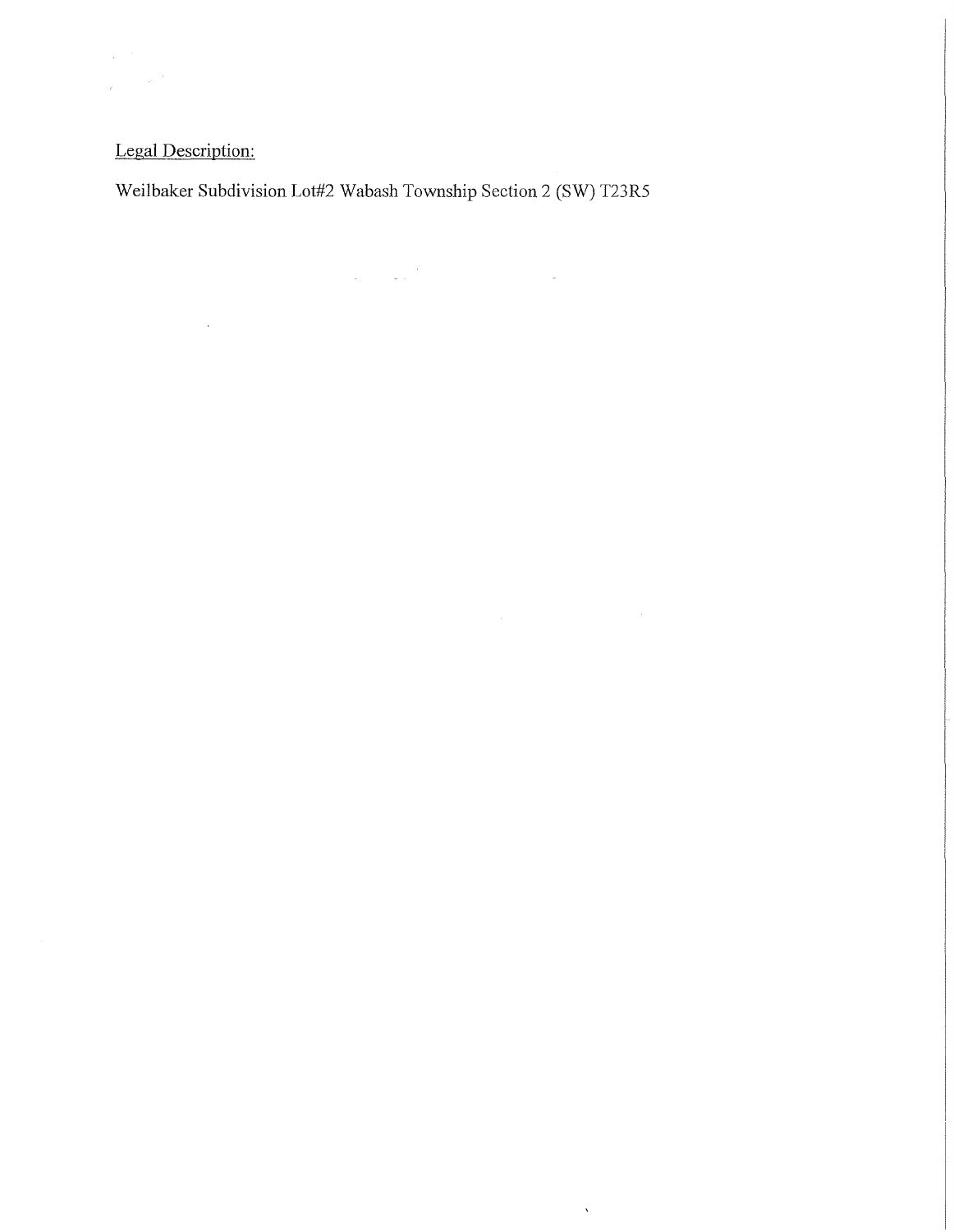$\label{eq:2} \begin{split} \mathcal{L}_{\text{max}} &= \frac{1}{2} \sum_{i=1}^{N} \frac{1}{2} \left( \frac{1}{2} \sum_{i=1}^{N} \frac{1}{2} \right) \left( \frac{1}{2} \sum_{i=1}^{N} \frac{1}{2} \right) \left( \frac{1}{2} \sum_{i=1}^{N} \frac{1}{2} \right) \left( \frac{1}{2} \sum_{i=1}^{N} \frac{1}{2} \right) \left( \frac{1}{2} \sum_{i=1}^{N} \frac{1}{2} \right) \left( \frac{1}{2} \sum_{i=1}^{N} \frac$ 

 $\label{eq:2.1} \frac{1}{\sqrt{2}}\left(\frac{1}{\sqrt{2}}\right)^{2} \left(\frac{1}{\sqrt{2}}\right)^{2} \left(\frac{1}{\sqrt{2}}\right)^{2} \left(\frac{1}{\sqrt{2}}\right)^{2} \left(\frac{1}{\sqrt{2}}\right)^{2} \left(\frac{1}{\sqrt{2}}\right)^{2} \left(\frac{1}{\sqrt{2}}\right)^{2} \left(\frac{1}{\sqrt{2}}\right)^{2} \left(\frac{1}{\sqrt{2}}\right)^{2} \left(\frac{1}{\sqrt{2}}\right)^{2} \left(\frac{1}{\sqrt{2}}\right)^{2} \left(\$ 

 $\label{eq:2.1} \frac{1}{\sqrt{2}}\sum_{i=1}^n\frac{1}{\sqrt{2}}\sum_{j=1}^n\frac{1}{\sqrt{2}}\sum_{j=1}^n\frac{1}{\sqrt{2}}\sum_{j=1}^n\frac{1}{\sqrt{2}}\sum_{j=1}^n\frac{1}{\sqrt{2}}\sum_{j=1}^n\frac{1}{\sqrt{2}}\sum_{j=1}^n\frac{1}{\sqrt{2}}\sum_{j=1}^n\frac{1}{\sqrt{2}}\sum_{j=1}^n\frac{1}{\sqrt{2}}\sum_{j=1}^n\frac{1}{\sqrt{2}}\sum_{j=1}^n\frac$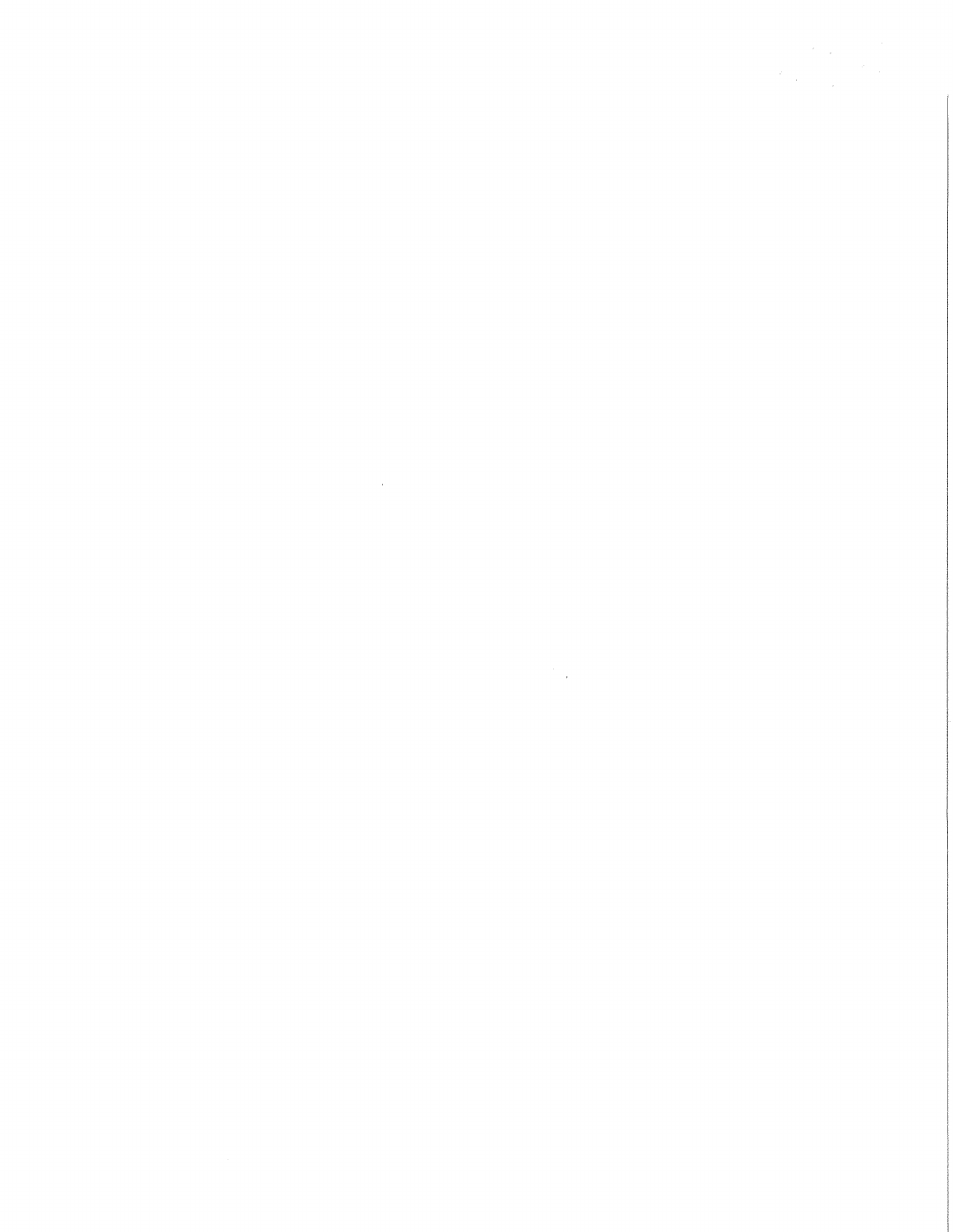$\Box$   $\overline{\mathcal{A}}$  , rea Plan Commission

T I P P E C A N O E C O U N T Y

20 NORTH 3RD STREET LAFAYETTE, INDIANA 47901-1209

(765) 423-9242 (765) 423-9154 [FAX] www.tippecanoe.in.gov/apc

SALLIE DELL FAHEY EXECUTIVE DIRECTOR

June 18, 2015 Ref. No.: 15-119

Tippecanoe County Commissioners 20 North 3<sup>rd</sup> Street Lafayette, IN 47901

#### **CERTIFICATION**

#### RE: **Z-2613--JOHN WEILBAKER (R1 to** 13): Petitioner is requesting rezoning of Lot 2 of Weilbaker Minor Subdivision, to legitimize the existing heavy construction contracting business located at 3129 Klondike Road, Wabash 2 (SW) 23-5.

Dear Commissioners:

As Secretary to the Area Plan Commission of Tippecanoe County, I do hereby certify that at a public hearing held on June 17, 2015 the Area Plan Commission of Tippecanoe County voted 2 yes - 8 no on the motion to rezone the subject real estate from R1 to 13. Therefore, the Area Plan Commission of Tippecanoe County recommends to the Tippecanoe County Commissioners that the proposed rezoning ordinance be DENIED for the property described in the attachment.

Public Notice has been given that this petition will be heard before the Tippecanoe County Commissioners at their July 6, 2015 regular meeting. Petitioners or their representatives must appear to present their case.

Sincerely,

Julie *Kull Fahry*<br>Sallie Dell Fahey<br>Executive Director

SDF/lmu

Enclosures: Staff Report & Ordinances

cc: John & Marilyn Weilbaker Greg Weilbaker Joseph Bumbleburg Mike Wolf, Tippecanoe County Building Commissioner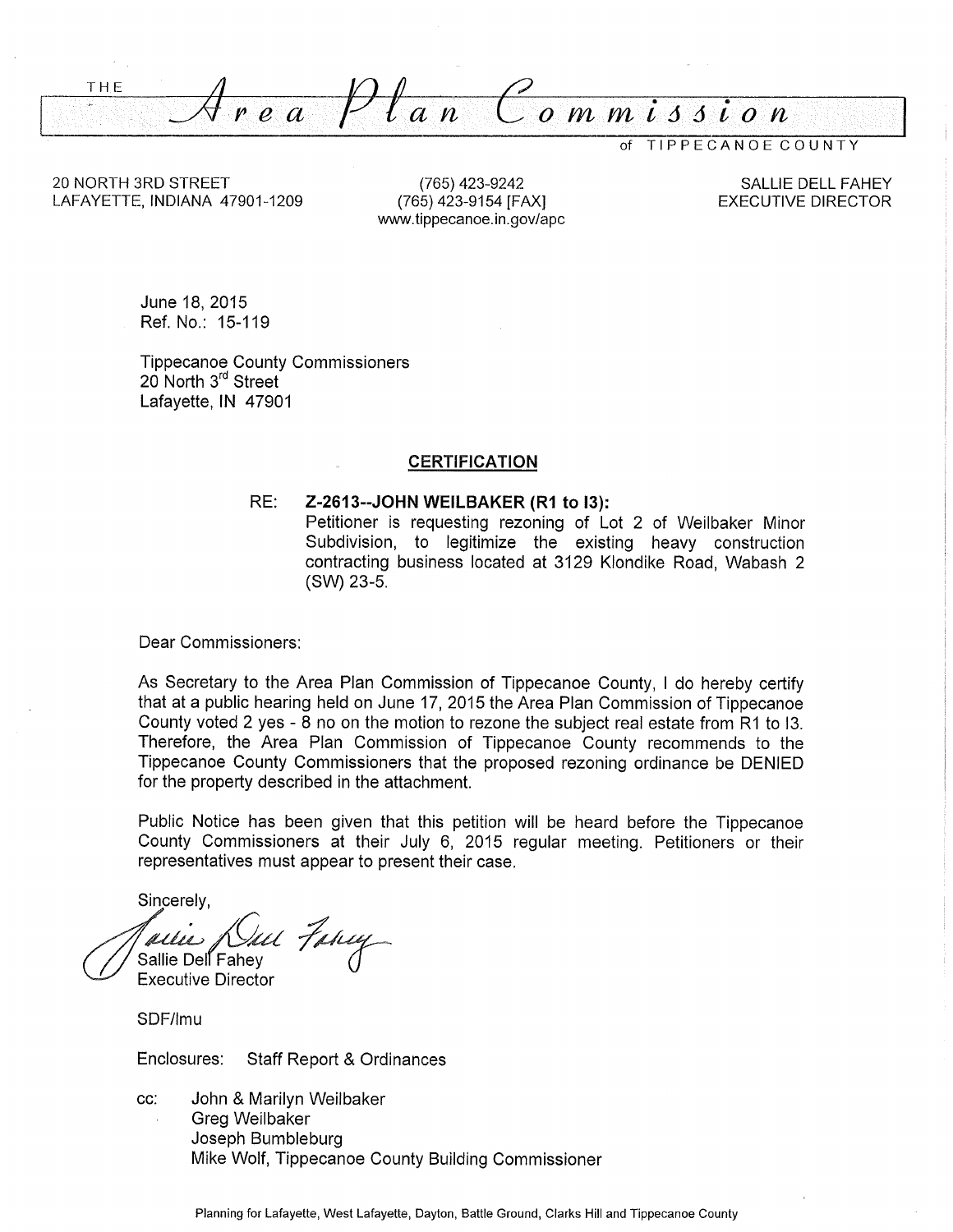$\label{eq:2} \begin{split} \mathcal{F}_{\text{eff}} &= \frac{1}{2} \sum_{i=1}^{N} \mathcal{F}_{\text{eff}} \\ \mathcal{F}_{\text{eff}} &= \frac{1}{2} \sum_{i=1}^{N} \mathcal{F}_{\text{eff}} \\ \mathcal{F}_{\text{eff}} &= \frac{1}{2} \sum_{i=1}^{N} \mathcal{F}_{\text{eff}} \\ \mathcal{F}_{\text{eff}} &= \frac{1}{2} \sum_{i=1}^{N} \mathcal{F}_{\text{eff}} \\ \mathcal{F}_{\text{eff}} &= \frac{1}{2} \sum_{i=1}^{N} \mathcal{F}_{\text{eff}} \\ \mathcal$ 

 $\mathcal{L}^{\text{max}}_{\text{max}}$  .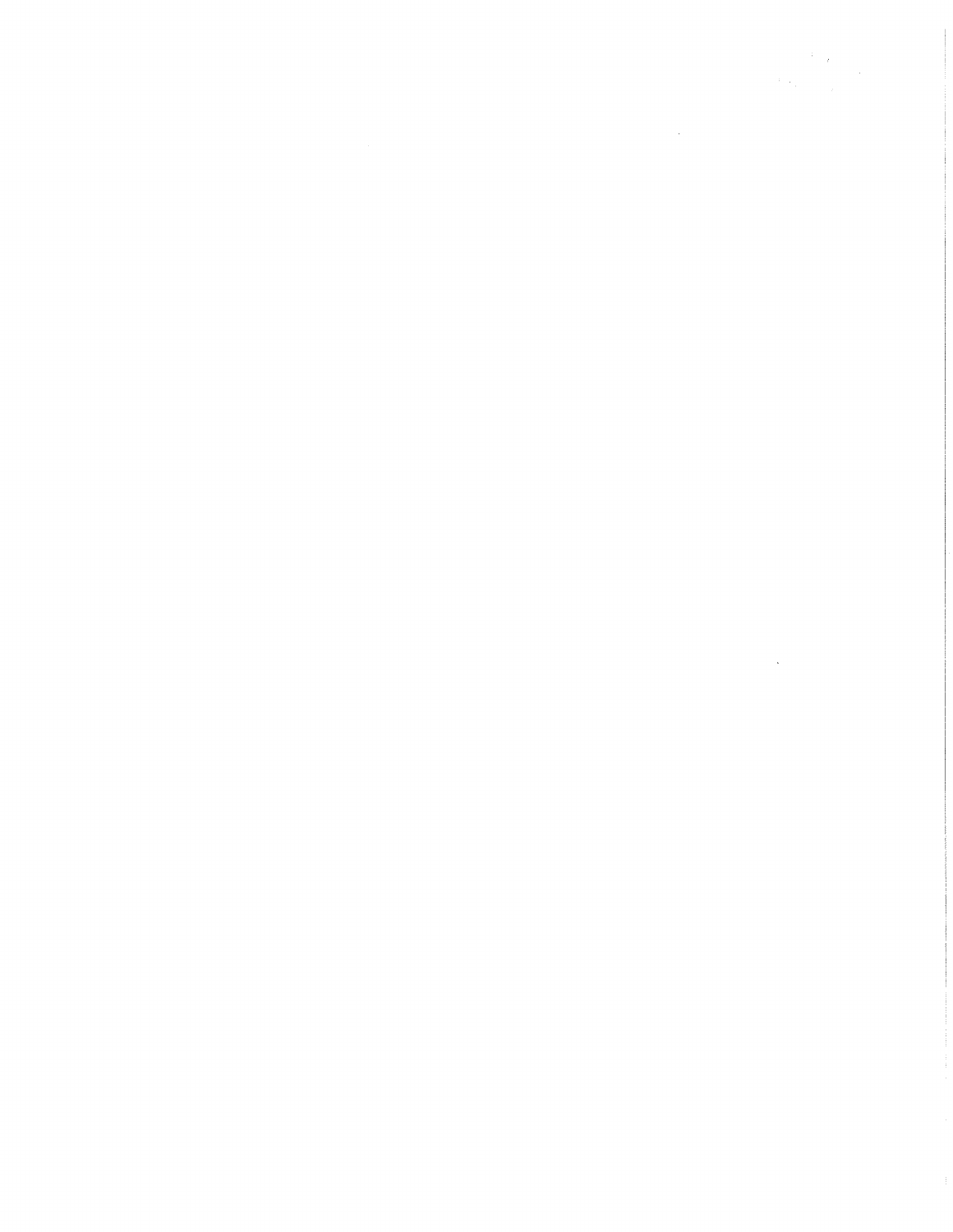Z-2613 JOHN WEILBAKER (R1 to 13)

STAFF REPORT June 11, 2015

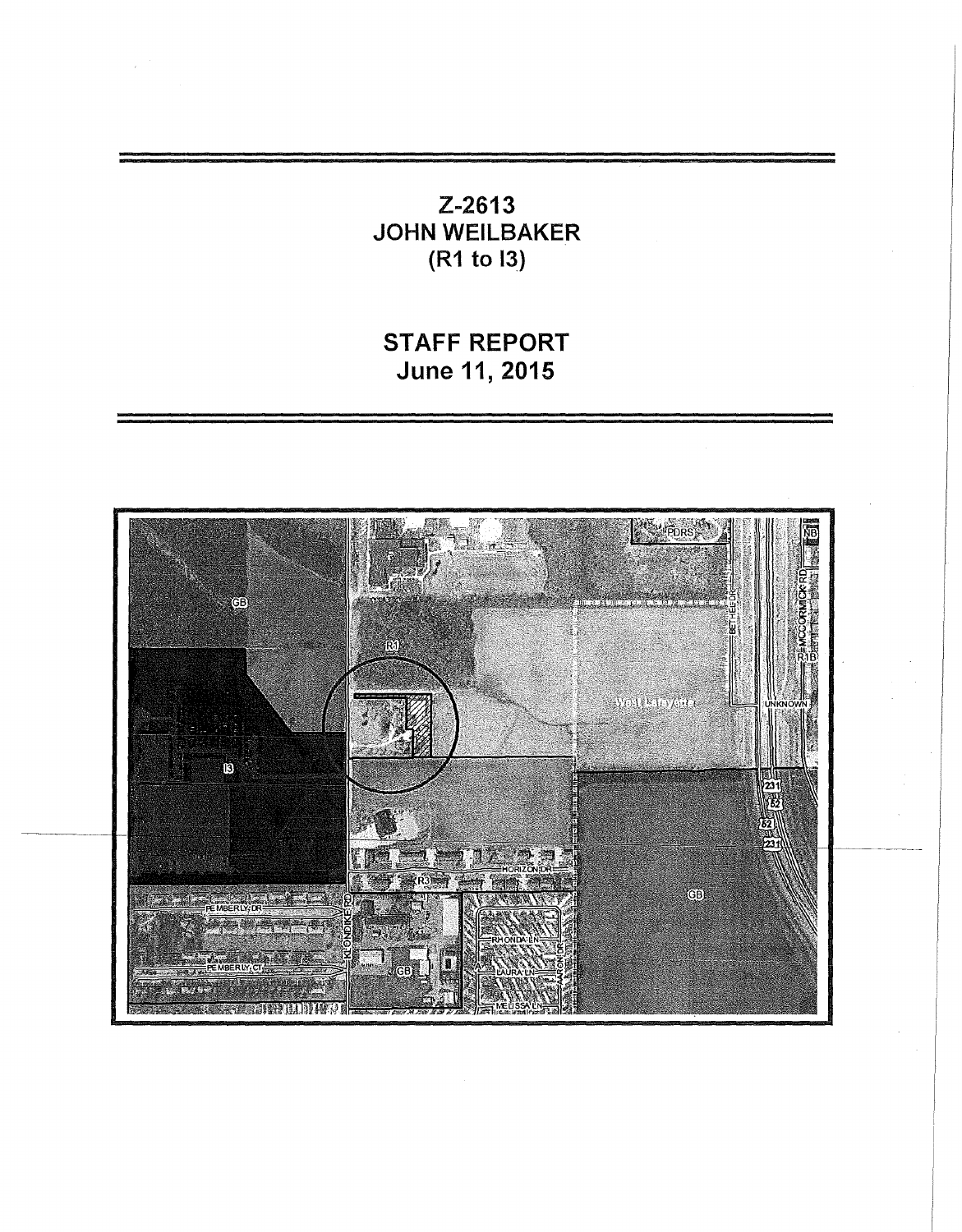$\label{eq:2.1} \frac{d\mathbf{r}}{d\mathbf{r}} = \frac{d\mathbf{r}}{d\mathbf{r}}\left(\frac{\partial \mathbf{r}}{d\mathbf{r}}\right) \mathbf{r}$  $\langle \hat{r} \rangle$ 

 $\mathcal{L}^{\text{max}}_{\text{max}}$ 

 $\sim$ 

 $\label{eq:2.1} \begin{split} \mathcal{L}_{\text{max}}(\mathbf{r}) &= \mathcal{L}_{\text{max}}(\mathbf{r}) \mathcal{L}_{\text{max}}(\mathbf{r}) \mathcal{L}_{\text{max}}(\mathbf{r}) \mathcal{L}_{\text{max}}(\mathbf{r}) \mathcal{L}_{\text{max}}(\mathbf{r}) \mathcal{L}_{\text{max}}(\mathbf{r}) \mathcal{L}_{\text{max}}(\mathbf{r}) \mathcal{L}_{\text{max}}(\mathbf{r}) \mathcal{L}_{\text{max}}(\mathbf{r}) \mathcal{L}_{\text{max}}(\mathbf{r}) \mathcal{L}_{\text{max}}(\mathbf{r}) \$  $\label{eq:2.1} \frac{1}{\sqrt{2}}\sum_{i=1}^n\frac{1}{\sqrt{2}}\sum_{i=1}^n\frac{1}{\sqrt{2}}\sum_{i=1}^n\frac{1}{\sqrt{2}}\sum_{i=1}^n\frac{1}{\sqrt{2}}\sum_{i=1}^n\frac{1}{\sqrt{2}}\sum_{i=1}^n\frac{1}{\sqrt{2}}\sum_{i=1}^n\frac{1}{\sqrt{2}}\sum_{i=1}^n\frac{1}{\sqrt{2}}\sum_{i=1}^n\frac{1}{\sqrt{2}}\sum_{i=1}^n\frac{1}{\sqrt{2}}\sum_{i=1}^n\frac$  $\label{eq:2} \mathcal{A}_{\mathcal{A}} = \mathcal{A}_{\mathcal{A}} \left( \mathcal{A}_{\mathcal{A}} \right)$ 

 $\sigma_{\rm{eff}}$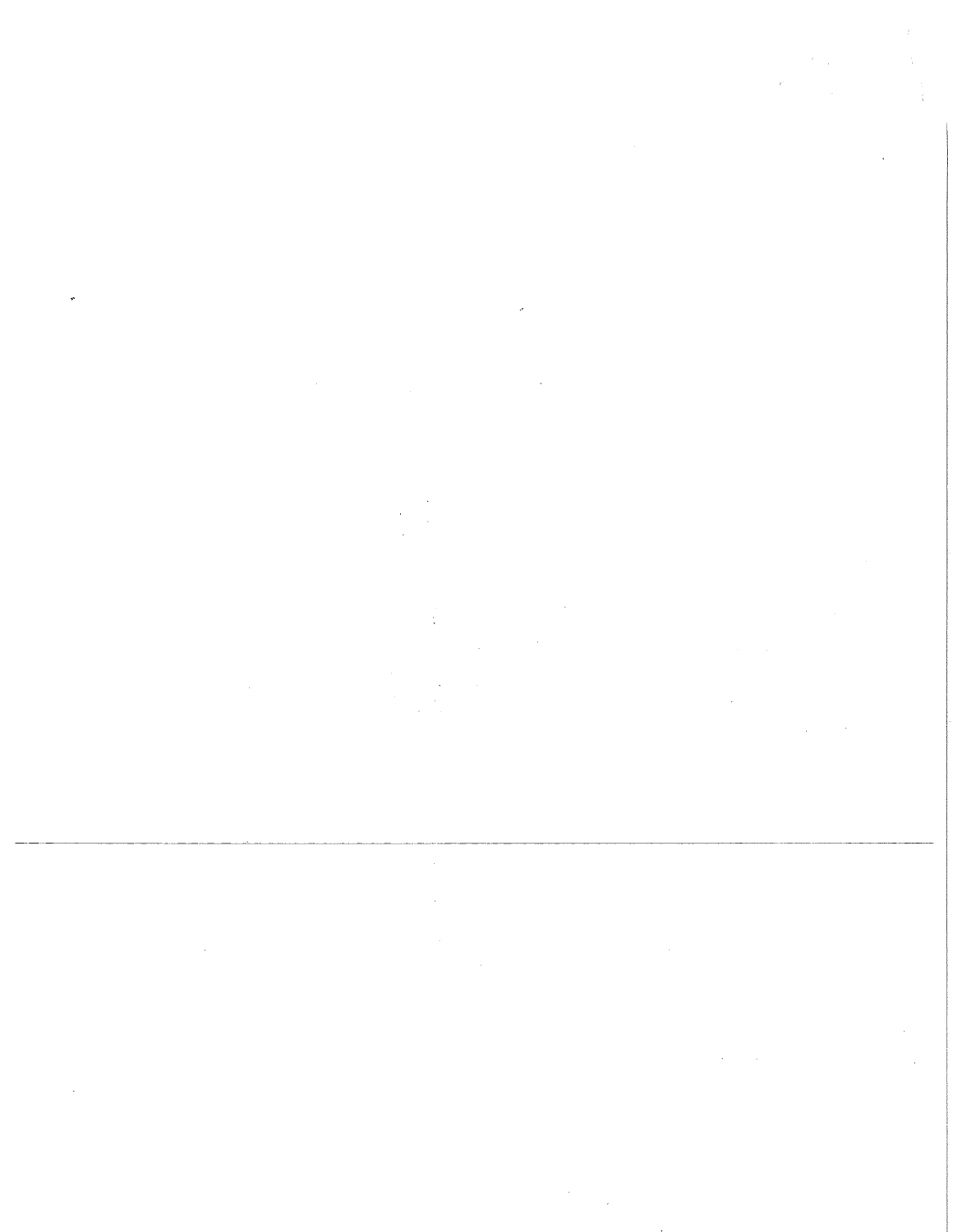Z-2613 JOHN WEILBAKER R1 to <sup>13</sup>

> Staff Report June 11, 2015

# REQUEST MADE, PROPOSED USE, LOCATION:

Petitioner/owner is requesting rezoning of Lot 2 of Weilbaker Minor Subdivision from R1 to 13, to legitimize the existing heavy construction contracting business. The property is located 365' east of Klondike Road, Yz mile south of US 52 Wat 3129 Klondike Road, Wabash 2 (SW) 23-5.

#### ZONING HISTORY AND AREA ZONING PATTERNS:

The property is zoned R1 and has been since the introduction of zoning in Wabash Township in 1965. Zoning districts located within a  $\frac{1}{4}$  mile radius from the rezone site include A, R1, R3, NB, 13, GB, PDNR and PDMX. Property immediately north and east of the site is zoned R 1; GB zoning can be found west across Klondike and R3 zoning is south of the site. The closest 13 zoned properties are located across Klondike (Z-2266 Lafayette Venetian Blind, 2005).

Previous rezone requests on this site include: Z-2533 (R1 to 13: withdrawn by petitioner) and Z-2563 (R1 to 13: Dismissed by APC due to insufficient paperwork and no remaining continuances). Both cases were from 2014 and stemmed from a zoning violation issued in 2012. Also in 2014, the properties were formally subdivided into three lots via an approved minor subdivision action (S-4472 and S-4494). These actions cleared subdivision violations that were also identified in 2012, though the zoning violation matter remained.

#### AREA LAND USE PATTERNS:

The property currently supports a pole structure, built in 1980 and added onto again in 1984. During a meeting with staff in March 2012, petitioner stated he runs his excavating business—including sewers and roadwork, on the site with his son and three employees. Surrounding the site to the east, north and south is a mix of open fields and wooded area. Klondike Middle School is located north of a small wooded field; farther south is the new Wabash Township Fire Department, as well as a mix of multi- and single- family residential and commercial. Directly west across Klondike Road is Lafayette Venetian Blind's site with a large field and parking lot fronting the road; the buiiding is setback nearly 700' from the road.

# TRAFFIC AND TRANSPORTATION:

The county is in the process of designing improvements to Klondike Road which would include four travel lanes plus a trail on the east side and sidewalk on the west side. The

 $\overline{\mathbf{1}}$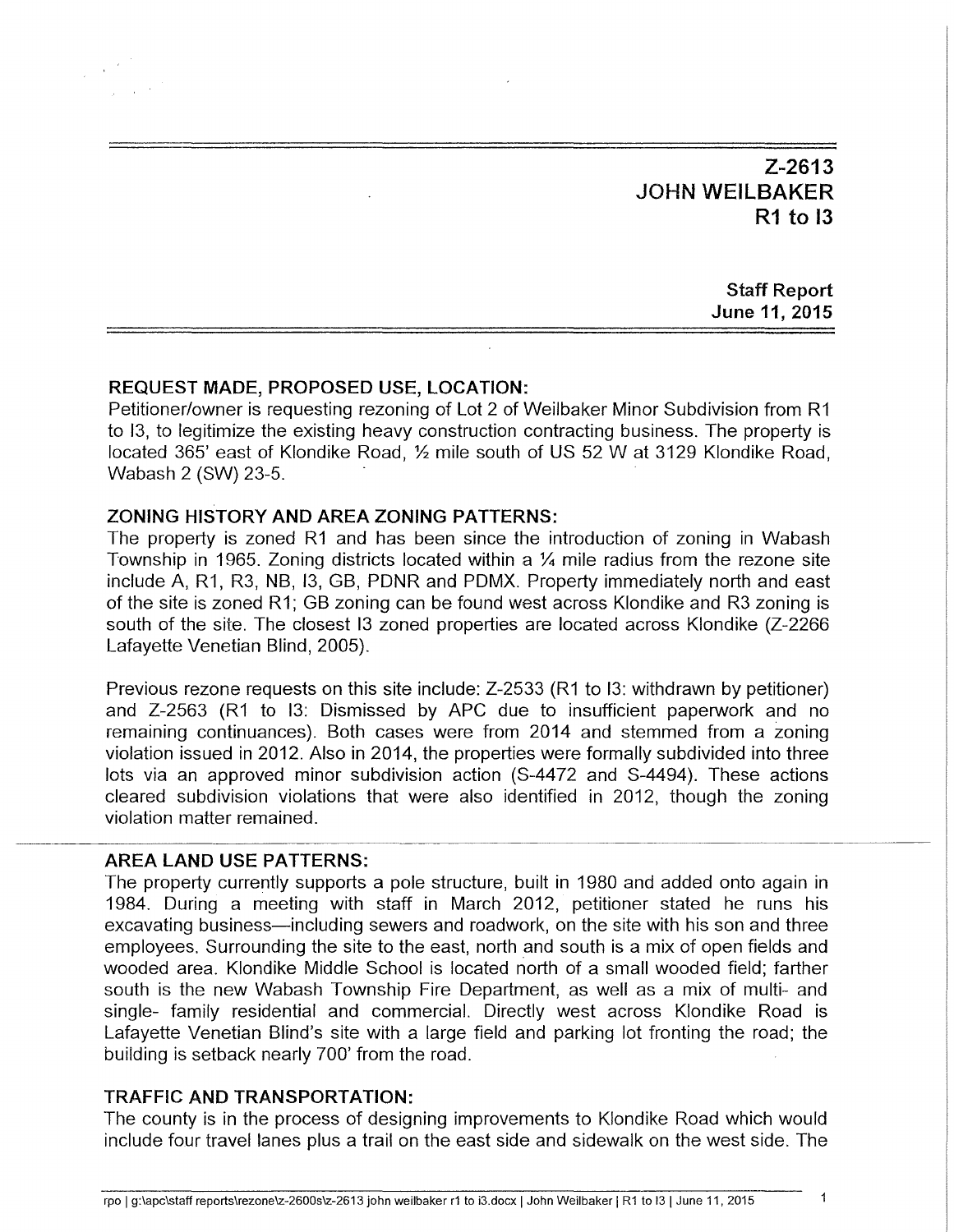driveway, an easement along the north side of petitioner's property, is shared with the northern residence. Because this drive is also used to access a commercial property, petitioner must consult with the County Highway Department about upgrading to a commercial driveway. All drives, parking and maneuvering aisles must be paved in the 13 zone. Parking for this use (SIC 16 - heavy construction contractors) is set at one per 200 employees on the largest shift plus one per square foot of office, sales or similar floor area. Petitioner has not provided staff with information regarding how many spaces would be required or where parking will be installed.

#### **ENVIRONMENTAL AND UTILITY CONSIDERATIONS:**

The site is served by American Suburban sewer. There are also two wells in the subdivision to serve the four buildings; the location of those wells is not known. A 20' wide Type C bufferyard will be required on all sides of the property where 13 zoning abuts R1 zoning.

#### **STAFF COMMENTS**

According to web search results and verified by petitioner, the business is listed as an "excavation and wrecking" service located at 3131 Klondike Road; this use has never been permitted in the R1 zone. This rezoning request is a piecemeal reflex reaction to a complaint filed against the petitioner that led to a zoning violation. The complaint, dated March 1, 2012 described the property as "a graveyard for heavy equipment." Staff has been unable to pinpoint exactly when the business began on the site, though petitioner has lived on site since at least 1965, however historic aerials do not indicate any other structures on site until 1980 when the pole barn was built (Permit #03860). If petitioner could prove the business was established prior to 1965, the use might be considered legally non-conforming (grandfathered). It could continue to operate in the R1 zone as long as the use did not expand beyond what it was in 1965. Because petitioner has not provided staff with any information about when the business was established and did not want to be limited to one employee and indoor storage to meet the home occupation requirements, this rezone is necessary for the current use to be legitimized.

This is petitioner's third attempt at rezoning this troubled site. Though the subdivision violations have been remedied by the aforementioned approved minor subdivision, staff's position remains that a heavy equipment and industrial use is simply inappropriate in this largely residential part of Wabash Township along the east side of Klondike Road. Though zoning along Klondike Road is mixed, on balance, residential and institutional uses dominate this corridor and this pattern is likely to only expand with time.

Creating an anomalous piece of 13 zoning at this location in order to legitimize an inappropriate use does not serve the community's interest or Klondike Road's or US-231's future development prospects near this site. It will only serve as an obstacle.

#### **RECCOMENDATION:**

Denial